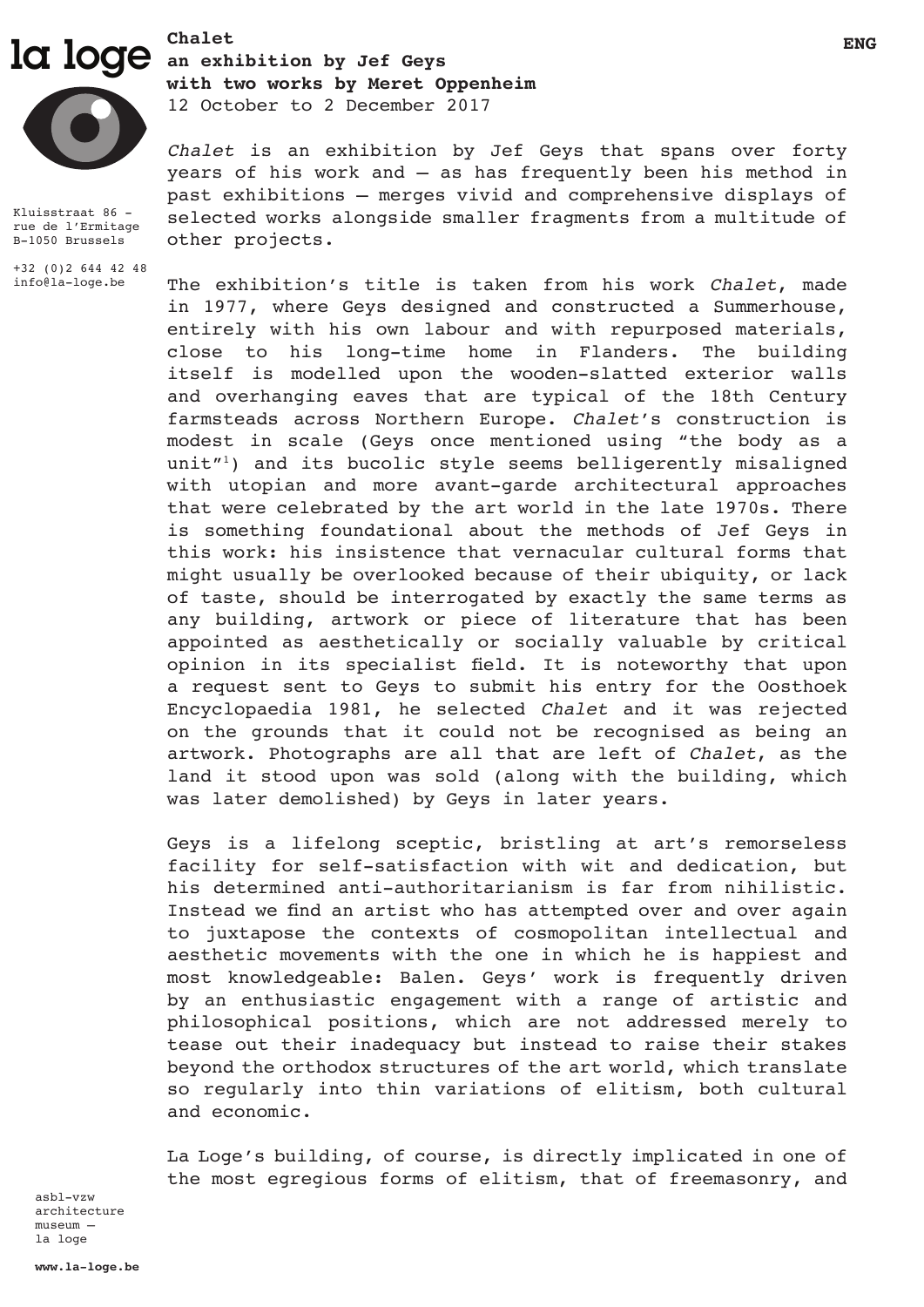the building's eccentric internal layout, with its geometric patterns and rooms within rooms, has become a fertile arena for Geys to situate his own work. Many of the works in *Chalet* address the binary between design and control through a broader discussion of abstraction<sup>2</sup>, in particular those structures invented to produce greater freedom or empowerment on the part of their users, who are usually conceived of entirely externally to the authorial process. The construction of *Chalet* became the precursor for one of Geys' most famous and complex artistic projects, made for the 1991 S**ã**o Paulo Biennial, which included a number of architectural models that were installed at different scales within S**ã**o Paulo and also in the the administrative offices of different football leagues throughout Latin America and Europe. The subtitle of that work was "Architecture as Limitation", a phrase that speaks directly to the problem of how social design, however ethical or inventive in spirit, will inevitably instigate a system of control and authority.

Faint traces of that sprawling S**ã**o Paulo project are on view here, including a text written by Geys on Nikolai Ladovsky, the influential Soviet architect and educator, from whom he took great inspiration due to Ladovsky's interest in the "physiological effects… and spatial properties of form"3. Buckminster Fuller, a similarly avant-garde and sociologically-minded architect, is also indexed by the presence of a photograph from the *Buckyball* series, in which Fuller's signature geodesic form becomes a head piece for a nude female figure (the complete series includes male figures too). The grand idealism of figures such a Ladovsky and Fuller is bound into dialogue with architectures that are indigenous to Geys and to Flanders: the construction of *Chalet*, for example, or the late night bars (within which the film of singer Zwarte Lola was shot) near Balen that Geys  $co$ -managed in the 1960s<sup>4</sup>. There is a reluctance on Geys' part to establish a hierarchy between a house built literally from the ground-up and modelled on mimicry of other common dwelling structures in the same locale, or a structure whose design is formulated with more objective ideological intentions.

Geys' willingness to blur and overlay contrasting forms and approaches can also be found in the decisions he takes to present his own work in this exhibition, in which ephemera, photocopies, criticism, and original works come into contact without any clear distinction between their status and function within the space. Some materials on view are minute indexical markers of much larger projects and these fragmentary elements function much like an architectural model, containing something elemental about their design but sitting apart from the implications of a full-sized rendition. Geys is fascinated, as expressed by Piet Coussens in his curatorial essay for the S**ã**o Paulo project, with "the mechanisms of exhibitions"5 and as the themes of the work emerge in this exhibition, we are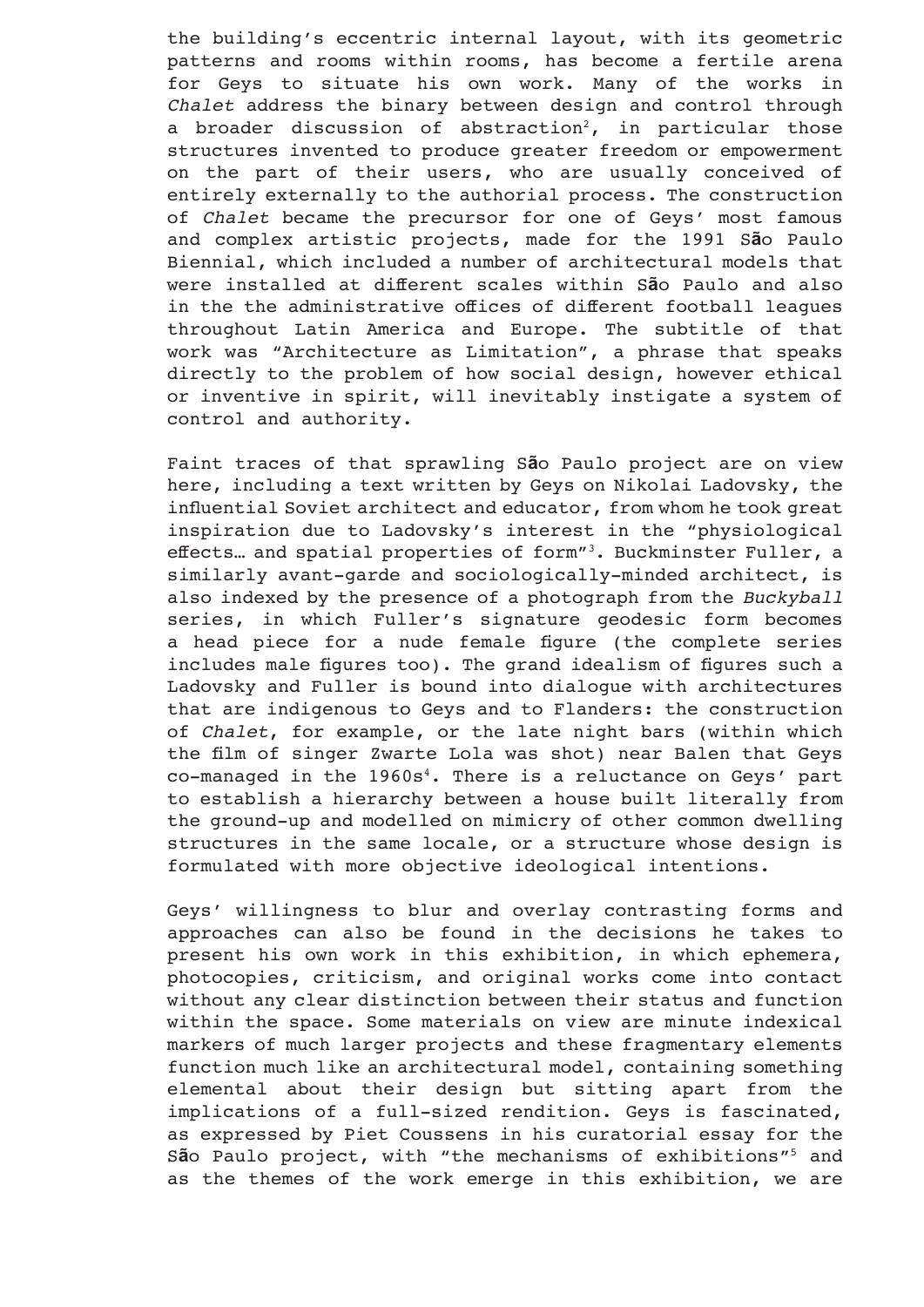also compelled to consider the building in which these works are hung, whose features seem amplified by the asymmetrical installation of works in each space. The permanent aesthetic conditions of the building, defined as they are by highly symbolic patterns and divisions, are highlighted as a further layer of abstraction, one that underpins our experience of the subjects and effects of Geys' own works.

*Chalet* is an exhibition that turns its own discussion inside out: a series of individual projects by Geys that intervene in the gaps between aesthetic positions and their enactment, and an exhibition that creates as many gaps as possible, placing the work, at times, beyond linear comprehension and into a somewhat abstract meta-narrative of his own archive. One further complicating element is the presence of another artist, Meret Oppenheim, a generation older than Geys and closely associated with the Surrealist movement. Following the invitation for this exhibition, Geys suggested that he would display his 1977 work *Chalet* alongside a documentary on Oppenheim which he had recently viewed on a Dutch television station. This triangulation of his self-built construction, alongside a readymade television program transmitted to his living room in Balen<sup>6</sup>, both set within the ornate spaces of La Loge, is the basis upon which this exhibition is built. Two works of Oppenheim are on view, loaned from the collection of S.M.A.K., Ghent, an institution that is publicly owned and which Geys draws upon to stage an unlikely artistic dialogue<sup>7</sup>.

The assertion of Geys that Oppenheim's work should be presented alongside his own relates to another clear through-line among the different projects in *Chalet*: that of sexual power and gender. The presence of Oppenheim could indicate a riposte to the history of the building, formerly committed to its masonic 'fraternity'8. Despite her vocal disdain for the patriarchal art world, Oppenheim expressed distrust about art that claimed to carry a political message<sup>9</sup> and her work, undoubtedly informed by political conviction and sexist conditions, is sensual and humorous in its exploration of the subconscious. Geys, on the other hand, has embraced a number of strategies and treatments over the years with regards to how and where political issues are articulated within a given project. One pronounced example of political 'content' among his works in *Chalet* is *!Women's Questions?*, a series that began in 1964, when the list of questions were hung on the wall of his school classroom as prompts for discussions with his (female) students. *!Women's Questions?* hold an almost talismanic quality in exhibitions by Geys, used to complement bodies of work from different eras and various fields of interest. His authority as a teacher is placed in relief by the practice of addressing questions that belong to a feminist context and a patriarchal world. The questions appear as an ingredient in exhibitions whose critical terrains are very different from one another and Geys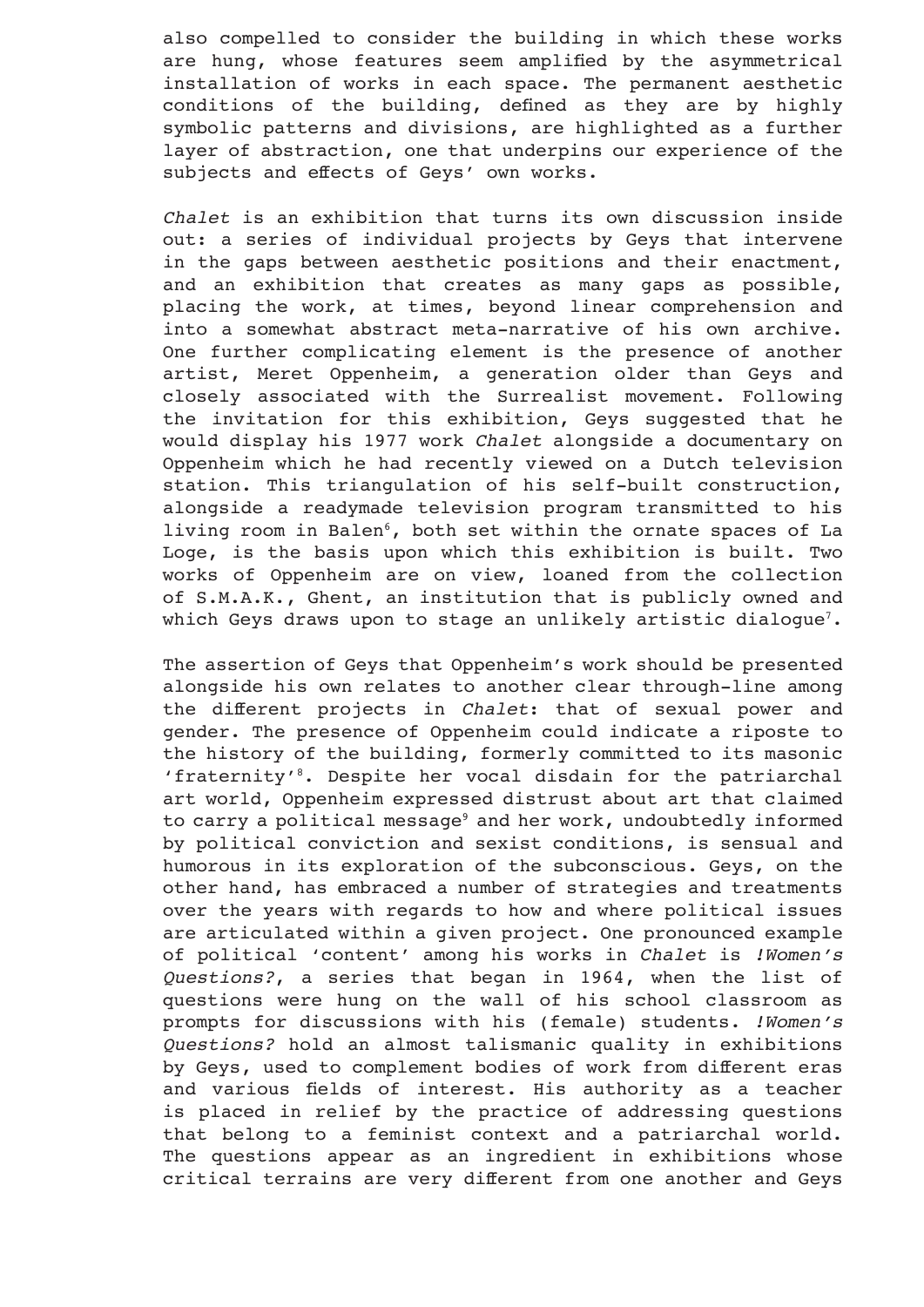seems unafraid to test whether particular projects of his can be judged as progressive or otherwise in proximity to such direct questioning.

In *Fruitlingerie*, a series from which many works are presented here, the simple dressing up of fruit in women's underwear can mobilize a number of distinct connotations: the objectification of women in mass media, the absurd ways in which basic human sustenance is marketed to us, and the latent erotics of organic forms. A link can also be drawn to the strategies of Oppenheim and her peers within the surrealist movement, with *Fruitlingerie* making manifest unconscious or unwanted libidinal attachments through a process of playful juxtaposition with quotidian objects. Lingerie, a material also used in the floor sculpture *Lingerie Geo & Lis*, is another structure that contains and conditions its users, constructing erotic readings that are dislocated from the physical properties of the human body.

*San Michele*, shown here alongside vitrines of *Fruitlingerie* photographs, also presents an organic structure in order to examine societal behaviors and attitudes. The panels on view display photographs of flora and fauna native to a plot of land (incorporating a burial ground) in Venice, listing their nutritional and medicinal properties. These are displayed alongside photographs from the gravestones by which each specimen was taken, a reminder of how organic structures already account for their expiry and renewal in a process of environmental adaptation. What could be recognized as a 'weed' is instead framed as a resource, one that is easily accessible and hidden in plain sight. This process of localized analysis seems diametrically opposed to the self-perpetuating pharmaceutical industry, which has become so remote from the field of public healthcare. The violence of this kind of abstraction, driven by profits and removed from any mechanisms of community and place, is installed alongside more formal exercises in abstraction within art and architecture, with Geys insisting we must consider their implications together.

One consistent characteristic of the works and exhibitions of Jef Geys is a powerful sense of contradiction. His life as an artist has been always been primary but is often integrated with other important roles and responsibilities, especially his work as a schoolteacher in Balen. When managing bars, he brought snake handlers between the domains of countercultural nightlife and his classroom. *!Women's Questions?* would introduce his young students to feminism and the women's liberation movement, while in the same period he booked striptease performers who expressly courted the sexual attention of men. To establish a conclusive intellectual position has never been the goal of Geys' methods or exhibitions. Instead we are asked to carry the questions provoked by *Chalet* into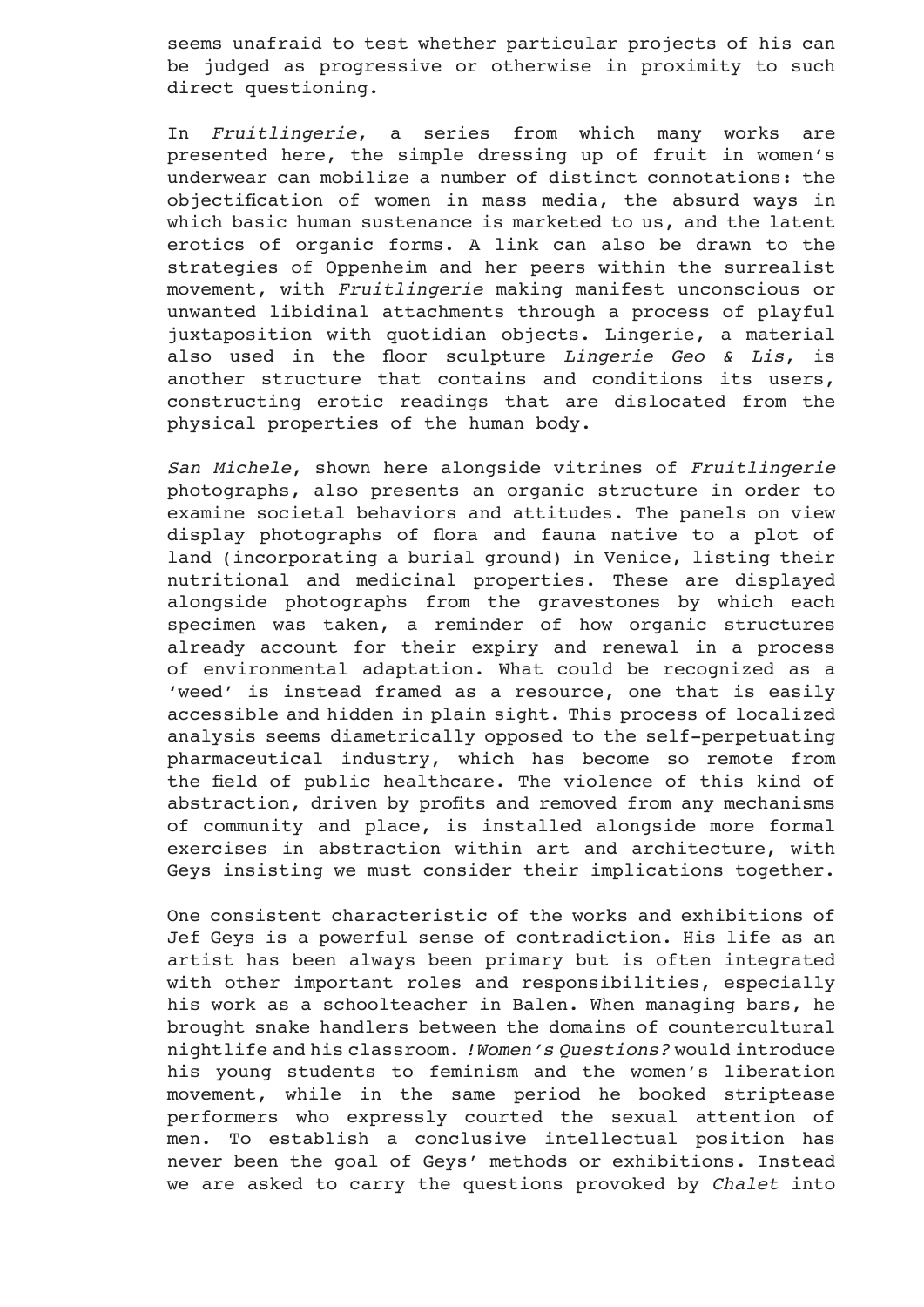our own contingent experiences: what do these abstractions actually do? Who are they serving? How do formal practices transmute, either by design or unconsciously, into social structures that influence the experiences of others? These enquiries are introduced by a deliberately unresolved and speculative constellation of materials, and are sustained by those restless structures, both spatial and psychic, to which Geys has dedicated himself.

> Jamie Stevens October 2017

1 From *STORY* in Jef Geys, *Architecture as Limitation*, exh. cat., S**ã**o Paulo Biennial, 1991

2 Similar themes emerged in his 1965 painting *Sterrendoek*, whose serial abstractions of colourful shapes is derived from identification icons worn by concentration camp prisoners in World War II.

3 From *STORY* in Jef Geys, *Architecture as Limitation*, exh. cat., S**ã**o Paulo Biennial, 1991

4 *VZW Club 900*, a bar-cum-studio organisation which Geys oversaw throughout the 1960s, consisted of seven venues situated throughout Flanders: 'Bar 900', 'La Mecca', 'Bonaparte', 'Benelux', 'Negresco', 'The Whip', and 'Zwaneven'. During the 1960s in Flanders, it was compulsory for venues applying for late-night licenses to prove their cultural value. Geys embraced this demand and devised a high quality artistic programme that included presentations by figures such as James Lee Byars, Günther Uecker and Bernd Lohaus, whilst also incorporating artworks (including a detailed fabrication of elements from Marcel Duchamp's *Green Box*) into the permanent interiors of the bars. 5 From Jef Geys, *Architecture as Limitation*, exh. cat., S**ã**o Paulo Biennial, 1991

6 Geys has used the context of domestic space and homeviewing before, in his 1993 project *What are we having for dinner tonight?*, in which he organised a number of live broadcasts on a local television station of different households eating their evening meal. The project was commissioned for the Fifth Architecture Biennale of Rotterdam, whose theme was the postwar residential areas built in Rotterdam's Alexanderpolder neighborhood and Geys worked with residents, in contrast to the curatorial emphasis on urban planning.

7 Four years earlier, Geys made a similar gesture at WIELS, inviting Iranian artist Monir Shahroudy Farmanfarmaianan to show her geometric works, opening up his invitation for a solo presentation to instead place his work in conversation with an artist he had admired from afar.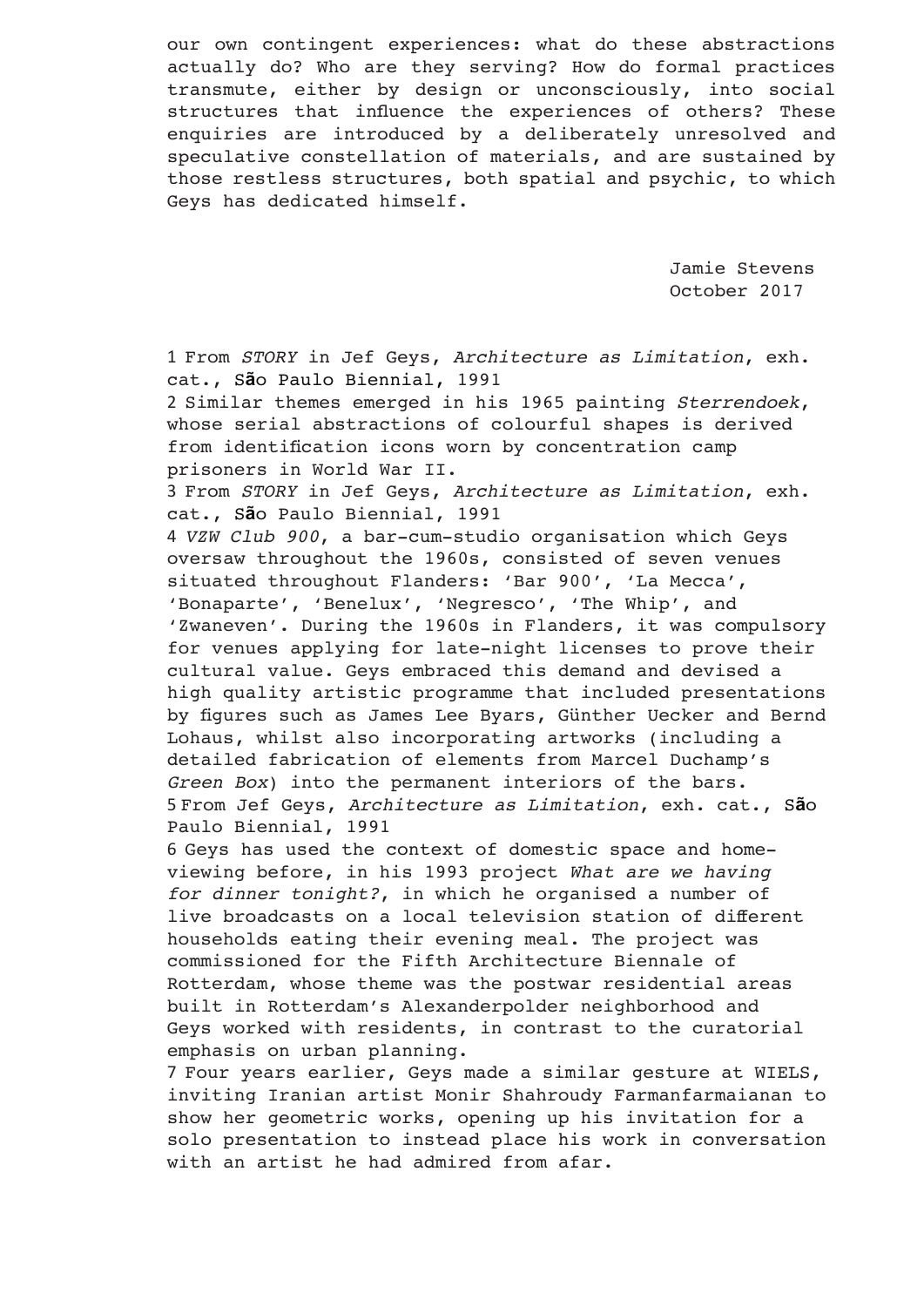8 Women were, in fact, granted membership to the lodge that once occupied this building, an exception in its time. 9 Interview with Valie Export. VE: "Can art be used to refer to the problems of women in society and the problems of the self?" MO: "I don't believe in that kind of art, used in that sense, meaning, I think it is ineffective." From *Feminismus*, exh. cat., Galerie Nachst St Stephen, Vienna, 1995

#### **Works and documents in the exhibition**

**Ground floor Central Hallway** 

# *Untitled***, 2009** Painting on canvas; framed between a Plexiglas panel and fibreboard 140 x 140 cm Mu.ZEE, Ostend

#### *Lingerie Geo & Lis,* **1998**

Lingerie, stone, glass 100 x 100 cm Courtesy of the artist

#### **Side Hallway**

#### *Mother – Madonna in Red***, 2017**

Oil on canvas, bubble wrap, tape, paper, wire, wooden shelf 42 x 32 x 6 cm Collection of Alfred Gillio and Paul Bernstein, New York

## *Mondriaan kip,* **(exact date unknown)**

Metal chicken with Mondrian signs, cardboard box 32 x 32 x 20 cm 39 x 25 x 25 cm Courtesy of the artist

**Corridor** 

### **Meret Oppenheim**

*Sommergestirn***, 1963** Oil on canvas 66 x 55 cm SMAK Collection, Stedelijk Museum voor Actuele Kunst, Gent

## **Meret Oppenheim**

*Blauer Aschenbecher und ein Päkchen Parisiennes***, 1928-1929** Gouache on paper 22 x 28 cm SMAK Collection, Stedelijk Museum voor Actuele Kunst, Gent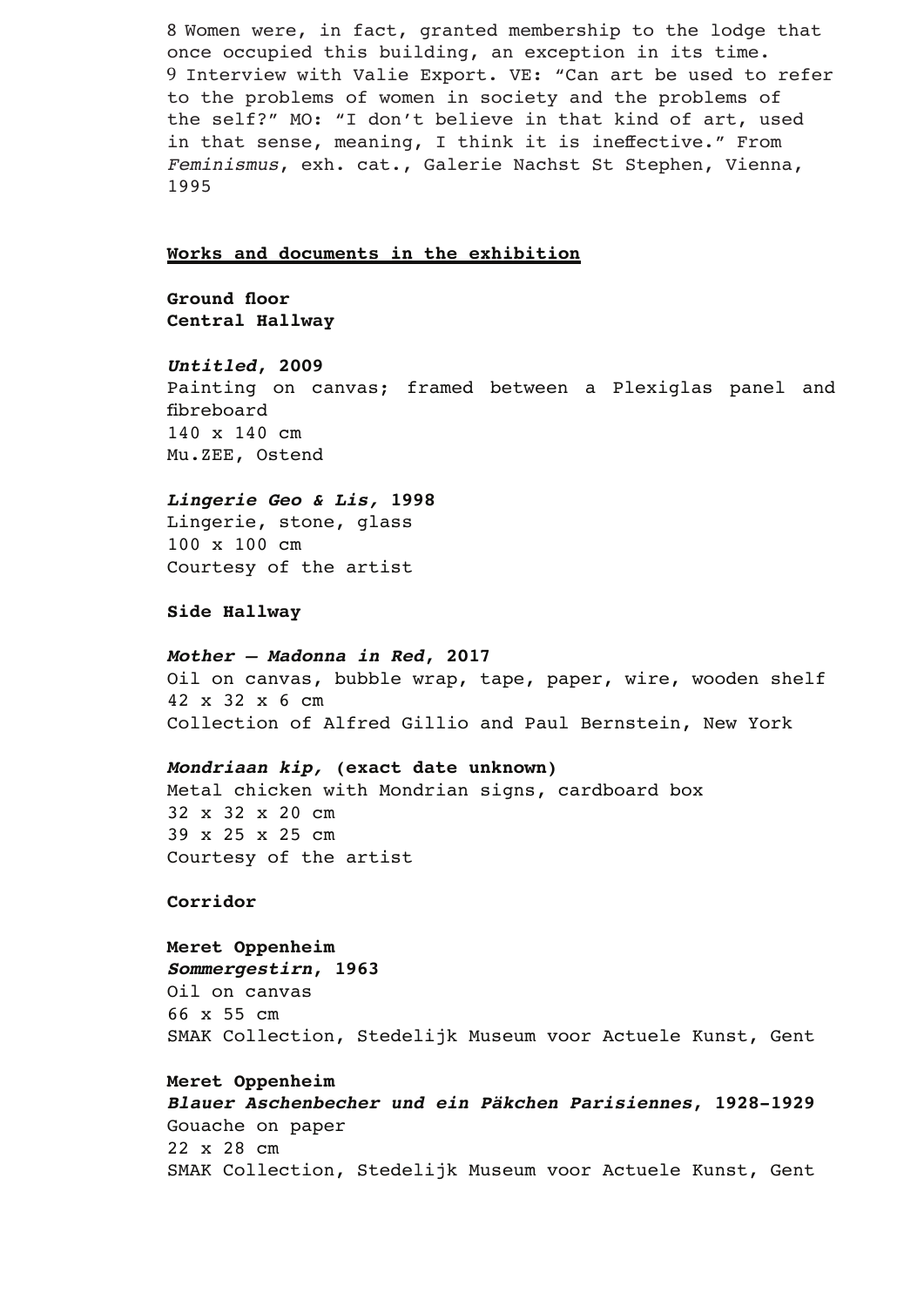#### **Meret Oppenheim – Icoon van het Surrealisme, 2014**

Documentary broadcasted on VPO – Close Up Colour, sound 52 min.

Every effort has been made to obtain copyright permission for this document, shown as seen by the artist.

### **Temple**

# *Fruitlingerie , 1998*

3 prints on canvas 66,5 x 100 cm Courtesy of the artist

*Zwarte Lola,* **(exact date unknown - circa mid 1960)** Black and white film, sound, 31 min. 48 sec.(loop) Courtesy of the artist

Original soundtrack plays every 15 min. for 2 min.

## *Buckyball,* **1992**

Black and white photograph on aluminium 66 x 100 cm Courtesy of the artist

# **Basement**

**Corridor** 

# *Chalet***, 1977**

11 framed black & white prints A3 format Courtesy of the artist

# **Main space**

#### *Fruitlingerie,* **1998**

Vitrine with 76 analogue photographs 123 x 8 cm Courtesy of the artist

# *Kunst Tonen,* **2017**

Vitrine with colour print outs Various dimensions Courtesy of the artist

# *Untitled***, 2017**

Vitrine with various documents Various dimensions Courtesy of the artist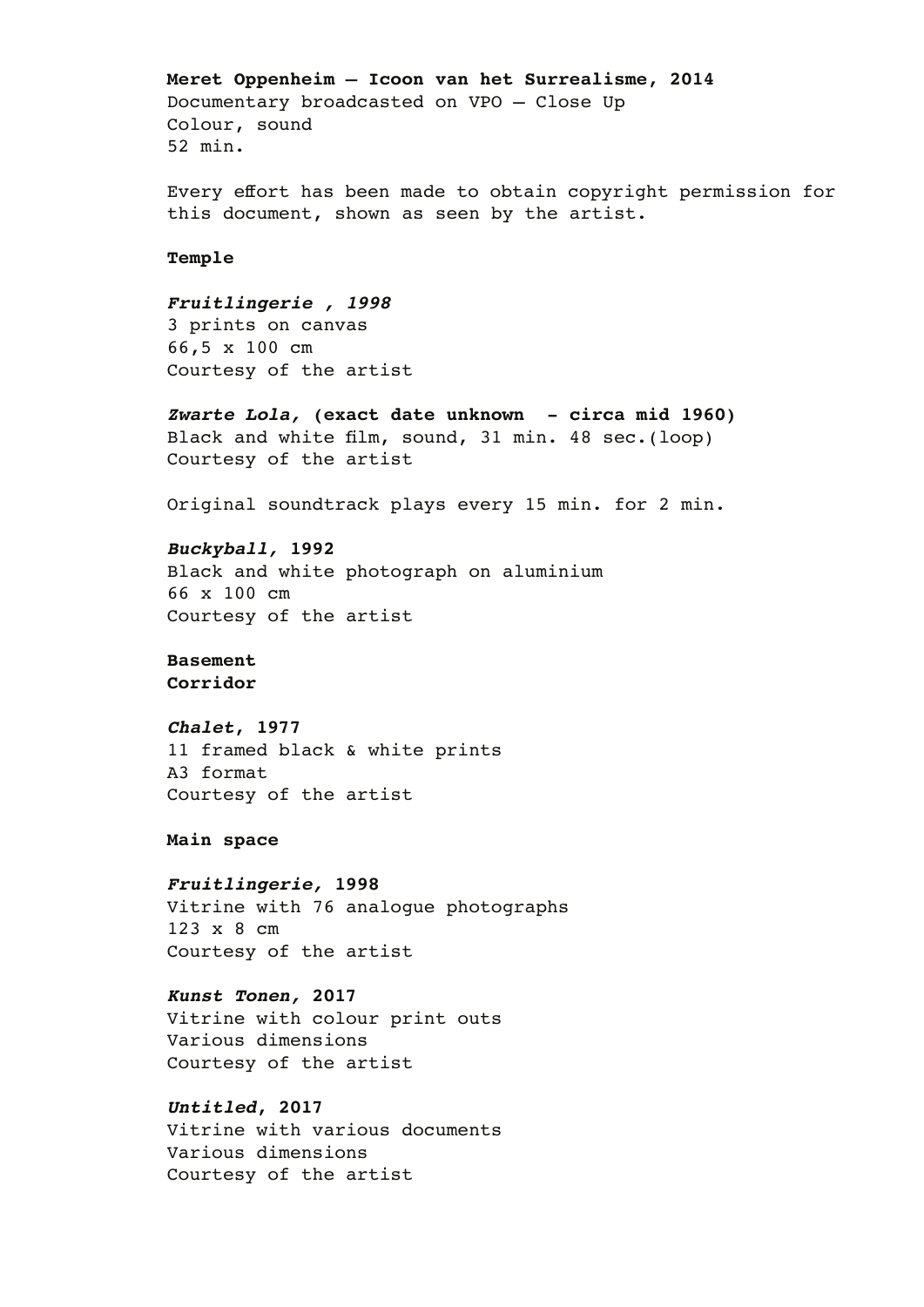*San Michele 2009***, 2016** *Leon Gischia, +1991 Don Vigilio Ugoccioni, +1981 Linda Moretti, +2000 Francesco Benedetti, +1993 E.H. Douwes Dekker, + 1874 Franco Dresia, + 1998 Anna Monetti, + 1997 Anna Maria Giuletti, + 2006 Princess Diaa Rockwood Eristavi, 2016 Clelia Incelli, + 1946 Ashley Clarke, 2016 Natale Tarantino, + 1945* 12 panels - Analogue photos, dried plant, paper, MDF, Plexiglas 132,5 x 42 cm Courtesy of Max Mayer, Dusseldorf

# *Basic***, 2016**

framed notebook, paper 51 x 41 cm Courtesy of Max Mayer, Dusseldorf

**First Floor Corridor** 

# *!vrouwenvragen?,* **1964-2007**

Ink on mm paper (13x) 122 x 30 cm Courtesy of the artist

\* Except when noted, all works are by Jef Geys

*Kempens Informatieblad – speciale editie La Loge Brussel* is available at the lobby counter. Price: €2.00

The invitation for Jef Geys to exhibit at La Loge was extended by Jamie Stevens (curator, Artists Space, New York)

# **Acknowledgments**

Our gratitude goes to Jef Geys for his trust and close collaboration

Thank you to Inge Godelaine and Etienne Kitenge for kindly assisting us and Jef Geys in the installation of this exhibition to Sara Deraedt and Jamie Stevens for their dialogue on this